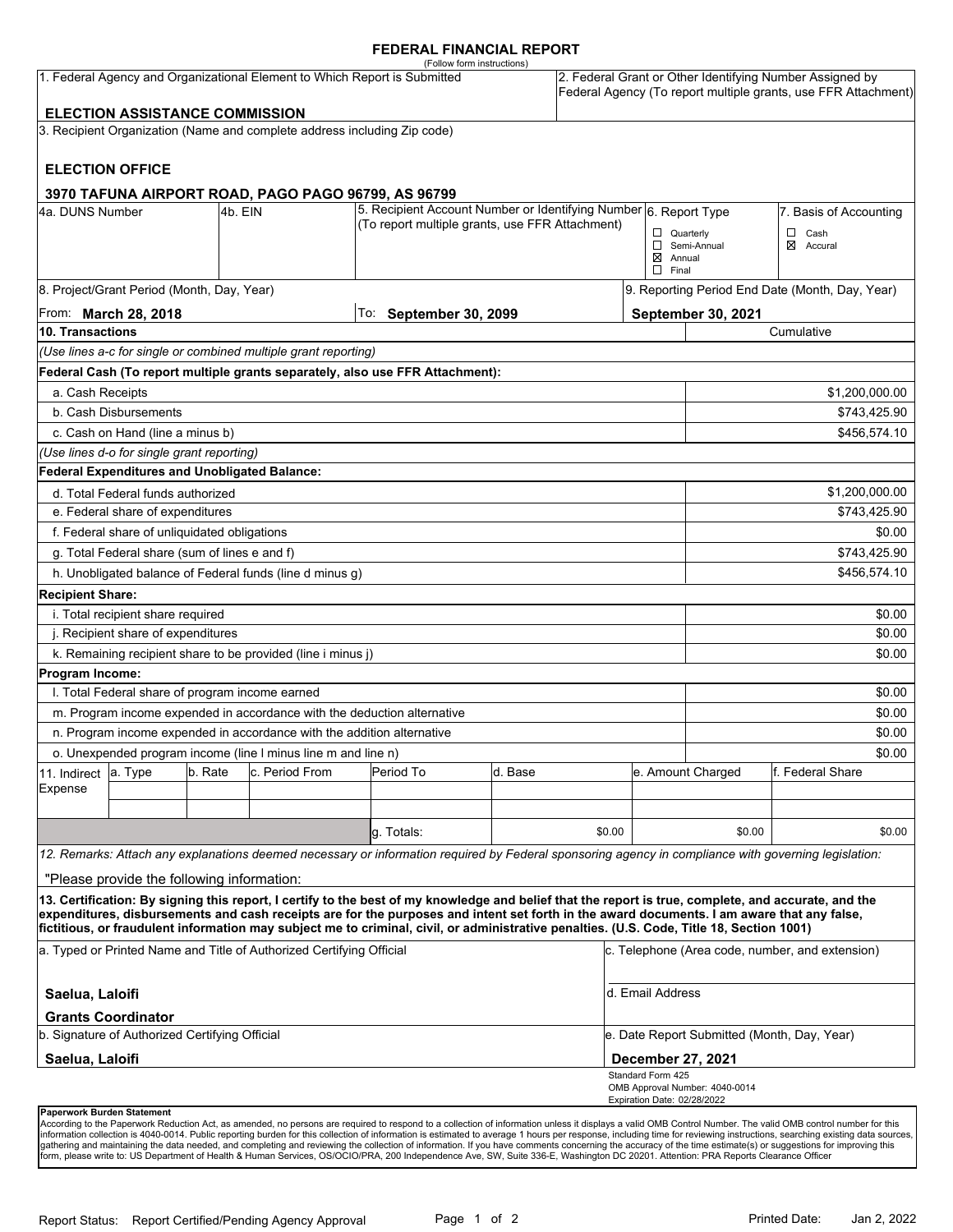#### **FEDERAL FINANCIAL REPORT**  (Additional Page)

Federal Agency & Organization

# : ELECTION ASSISTANCE COMMISSION

Federal Grant ID Recipient Organization

| <b>DUNS Number</b>                |                                                                                                     |
|-----------------------------------|-----------------------------------------------------------------------------------------------------|
| <b>DUNS Status when Certified</b> |                                                                                                     |
| <b>EIN</b>                        |                                                                                                     |
| <b>Reporting Period End Date</b>  |                                                                                                     |
| <b>Status</b>                     | : Report Certified/Pending Agency Approval                                                          |
| Remarks                           | : "Please provide the following information:                                                        |
|                                   | State interest earned (current fiscal year): \$                                                     |
|                                   | State interest expended (current fiscal year): \$                                                   |
|                                   | Program income earned (current fiscal year): \$                                                     |
|                                   | Program income earned breakdown (current fiscal year): \$ Source: e.g. Sale of<br>registration list |
|                                   | Program income expended (current fiscal year): \$                                                   |

| <b>Federal Agency Review</b> |  |  |  |  |  |  |
|------------------------------|--|--|--|--|--|--|
| <b>Reviewer Name</b>         |  |  |  |  |  |  |
| Phone #                      |  |  |  |  |  |  |
| Email                        |  |  |  |  |  |  |
| <b>Review Date</b>           |  |  |  |  |  |  |
| <b>Review Comments</b>       |  |  |  |  |  |  |
|                              |  |  |  |  |  |  |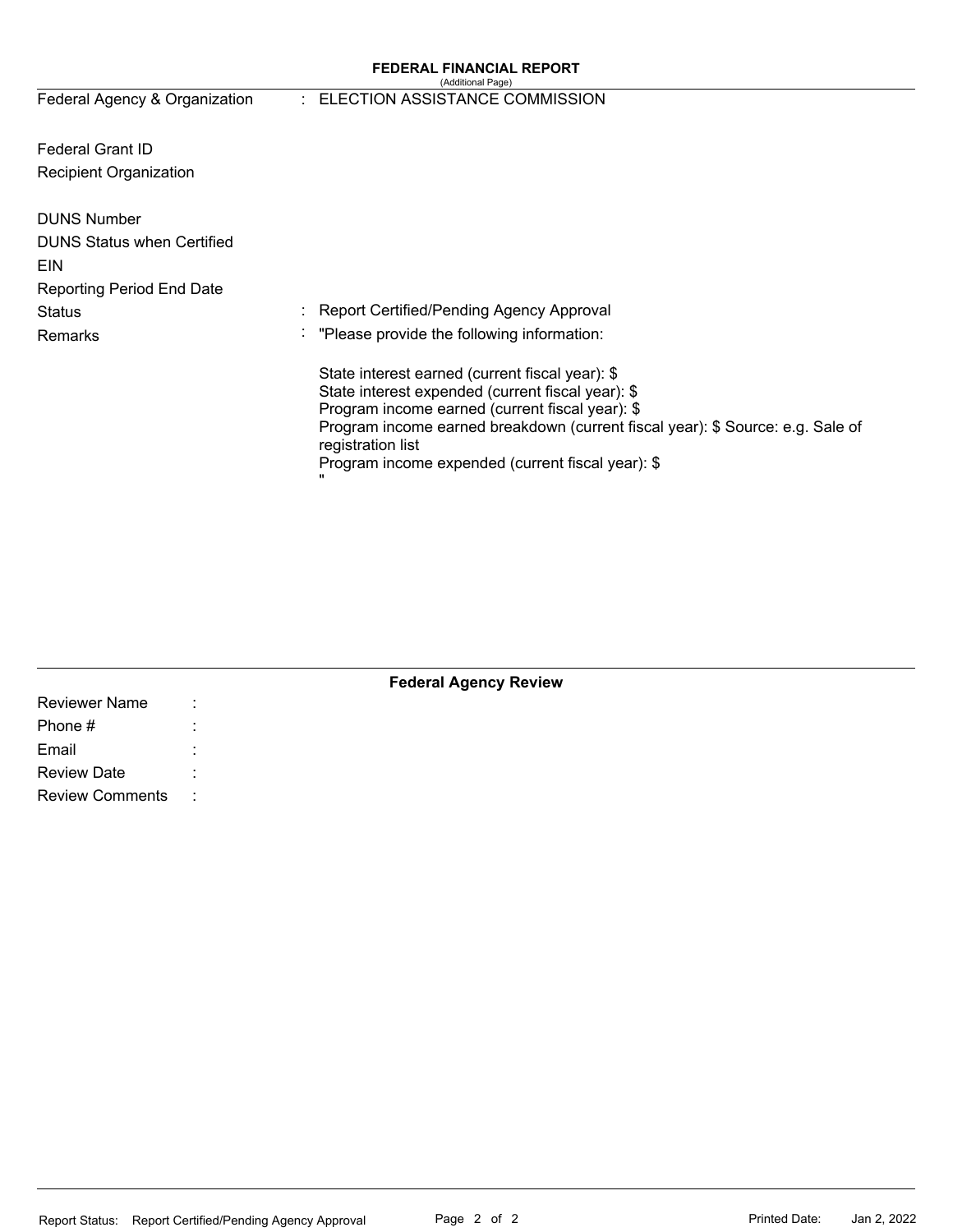# 2021-2022 EAC Progress Report

## 3. EAC Progress Report

#### **1. State or Territory:**

American Samoa

#### **2. Grant Number:**

### **3. Report:**

Annual (Oct 1 - Sept 30)

### **4. Grant:**

Election Security

#### **5. Reporting Period Start Date**

10/01/2020

#### **6. Reporting Period End Date**

09/30/2021

### 4. Progress and Narrative

7. Describe in detail what happened during this reporting period and explain how you implemented the approved grant activities in accordance with your State Plan/Program Narrative. (*Note: Your activities should align with your Grant Cost Categories Table.)*

During this reporting period, the following activities and programs were conducted.

 Territorial wide Outreach programs were implemented as we neared the 2020 General Election throughout the month of October. This included the final Registration drive before registration deadline, and the Disabled Assistance program. The 2020 General Election also happened during this reporting period and the efforts made by the American Samoa Election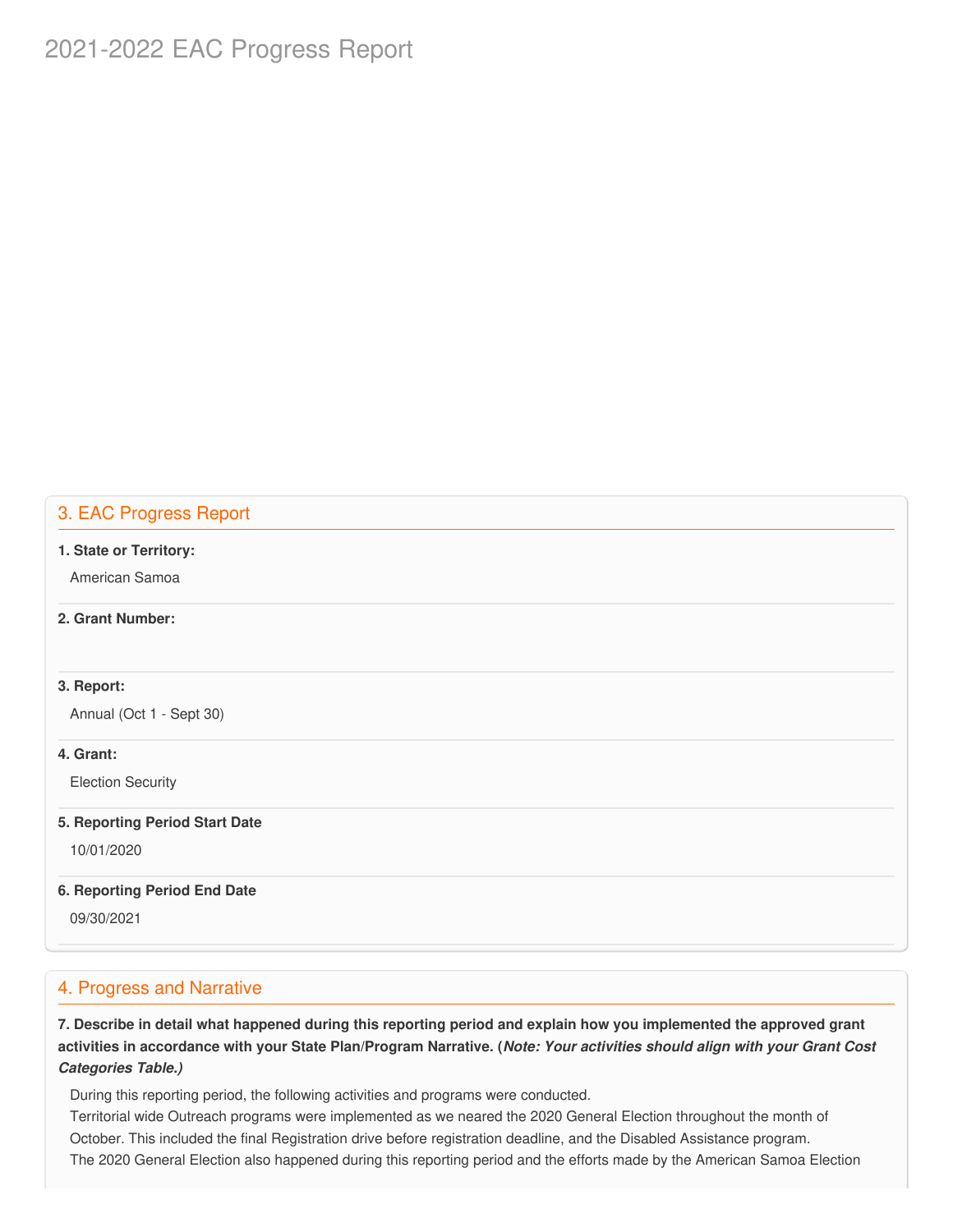Office were doubled due to the Covid pandemic for all programs as there were limitations to gatherings by the government. Initiation of the Covid-19 Absentee Voting Action Plan was processed and passed by the American Samoa Legislature after much efforts by the Election Office to serve the registered voters of the territory who were stuck off-island due to the territory's border closure.

 After the 2020 General Election, there were many workshops and summits held to discuss all the happenings of the 2020 General Election and discuss what areas can be improved.

 Data collection was a major part of the Election Office's activities during this reporting period. Summits and countless meetings were held to collect, review and study data thoroughly in an effort to administer future elections more efficiently. Workshops and Training of Election Staff were held during this reporting period to prepare for the upcoming 2022 Midterm Election. Meeting were held at length to set the calendar for the Midterm Election in accordance with Federal and local laws. Research on improving the election registration system and database were completed during this reporting period.

# 8. Describe any significant changes to your program during the project, including changes to your original State  **Plan/Program Narrative or favorable developments that improved program efficiency and/or service delivery.**

 One significant change worth mentioning is the formulation and implementation of the Covid-19 Absentee Voting Action Plan. This process was a learning experience and worth the effort. Due to the Governor's Proclamation of the territory's borders being closed, many of the territory's residents were stranded off-island. The Election Office started getting bombarded with phone calls, email and letters from residents who are registered voters on how they would be able to exercise their voting rights. Countless meeting and forums were held to formulate and create an absentee voting process for these specific voters. A bill was written and introduced into legislature and after a few subpoenas by the House of Representatives and the Senate, a bill was passed to include these voters under the Election Law Absentee Voting.

 Slight changes were made to how some of the projects and programs were carried out but the overall goal and outcome of the programs didn't change.

### **9. Issues Encountered:**

Describe all major issues that arose during the implementation of the project and the reasons why established goals were not met, if applicable. Address each issue separately and describe whether and how the issues were resolved. Also,  **briefly discuss the implications of any unresolved issues or concerns.**

N/A

#### **10. Provide a description of any training conducted, including security training.**

 Training conducted during this reporting period included the following: Poll Worker training Poll Station Supervisor Training Polling Station Security Training (Village mayors and village boys council) IT training with Homeland Security

#### **11. Subgrants:**

### **Did your office provide subawards to local jurisdictions during this reporting period?**

No

12. Report on the number and type of articles of voting equipment obtained with the funds. Include the amount expended  **on the expenditure table.**

N/A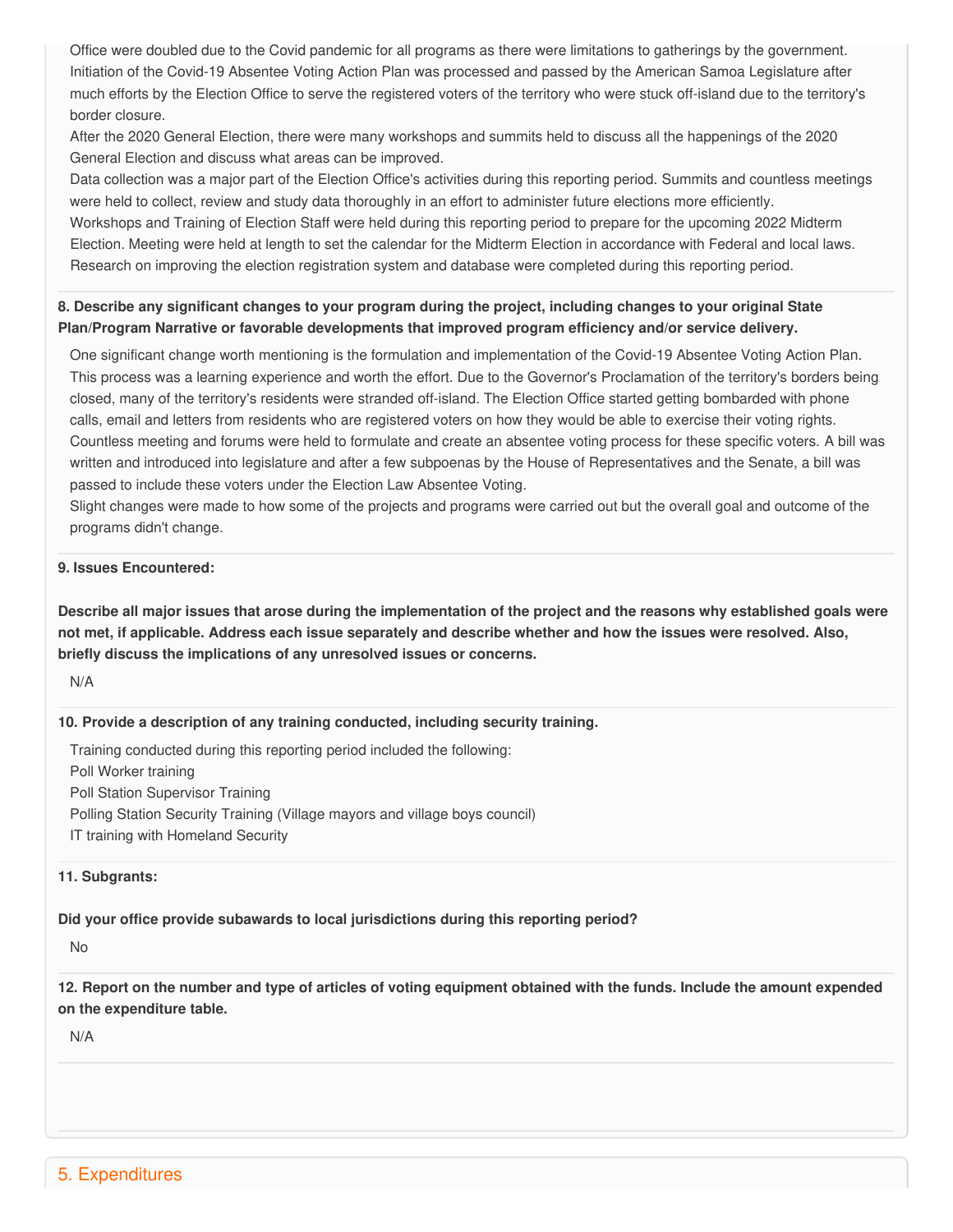# **13. Current Period Amount Expended and Unliquidated Obligations**

# **GRANT COST CATEGORIES - FEDERAL**

 Voting Equipment and Processes: : \$2647 Post-Election Auditing: : \$12077 Voter Education/Communications: : \$8326 Accessibility: : \$9285 Staffing: : \$242680 Training: : \$17976 Unliquidated Obligations (If applicable, FFR Line 10f): : \$0 Total : \$292991 **Comments:**

# 7. Expenditures

#### **14. Confirm Total Grant Expenditure Amounts**

 Federal : \$[292,991.00](https://292,991.00) Match : \$0.00 Total : \$292991

 **OMB CONTROL NUMBER: 3265-0020**

# 8. Certification

 **Name and Contact of the authorized certifying official of the recipient.**

#### **First Name**

Laloifi

#### **Last Name**

Saelua

#### **Title**

HAVA/ Grants Coordinator

#### **Phone Number**

**Email Address**

 **15. Add another contact to send a copy of submission confirmation and edit link?**

 **Signature of Certifying Official:**